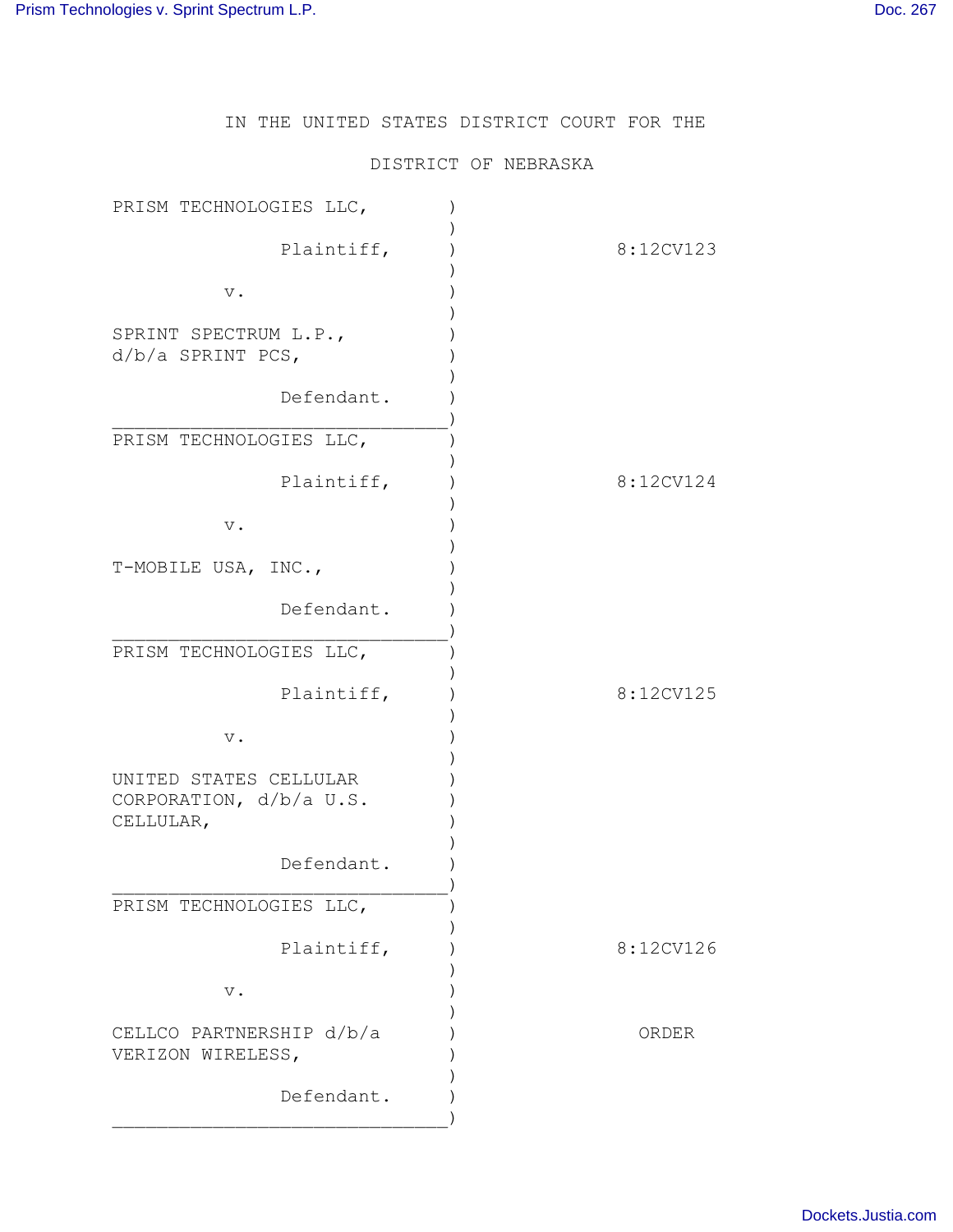This matter is before the Court on two sets of motions filed by plaintiff Prism Technologies ("Prism") against Sprint Spectrum ("Sprint"), T-Mobile U.S.A. ("T-Mobile"), United States Cellular Corp. ("U.S. Cellular"), and Cellco Partnership ("Cellco") (collectively, the "Carrier Defendants") in four related, though separate, cases. In Prism's first set of motions (Filing No. 252 in 8:12CV123; Filing No. 263 in 8:12CV124; Filing No. 253 in 8:12CV125; and Filing No. 235 in 8:12CV126), Prism seeks to supplement its expert reports.

In its second set of motions (Filing No. 261 in 8:12CV123; Filing No. 274 in 8:12CV124; Filing No. 260 in 8:12CV125; and Filing No. 244 in 8:12CV126),<sup>1</sup> Prism requests oral argument regarding its request to supplement its reports. The Court finds as follows.

## I. BACKGROUND

Prism accuses the Carrier Defendants of infringing upon its patents, 8,127,345 ("the '345 Patent") and 8,287,155 ("the '155 Patent"). Though Prism filed different actions against each Carrier Defendant, the parties agreed to common resolution of certain issues which traversed the cases. For example, Prism,

<sup>&</sup>lt;sup>1</sup> The briefs of the parties are substantially identical across the four cases and the Court will cite to Case 8:12CV123 throughout the remainder of this opinion.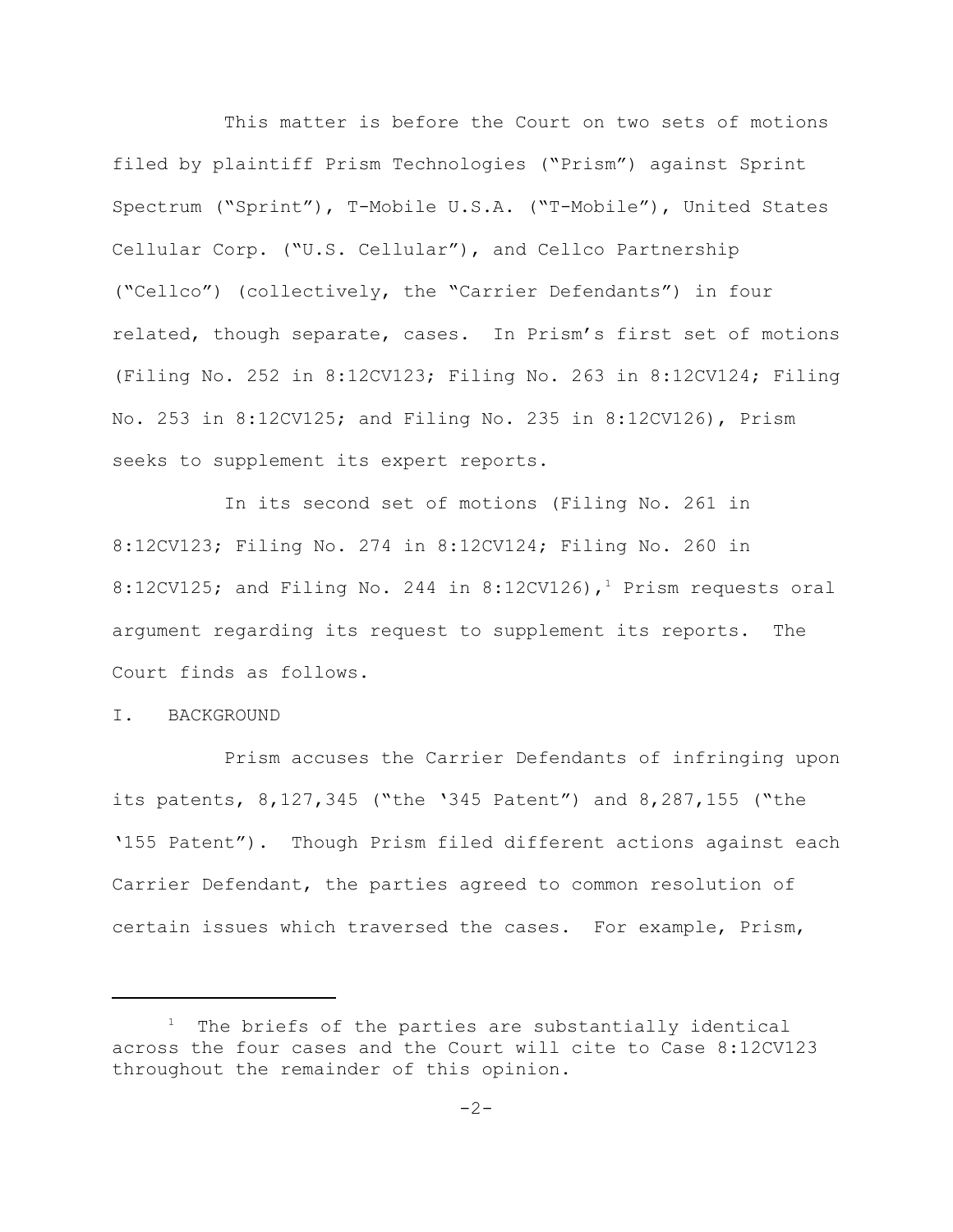AT&T Mobility, and the remaining Carrier Defendants agreed to resolve "common" issues in summary judgment and *Daubert* motions in addition to case specific issues (Filing No. 214). The Court adopted this policy and resolved the common issues pertaining to Prism's expert witnesses and various legal issues. The Court made two determinations which play into Prism's current motions. First, the Court granted the Carrier Defendants' motions to exclude the expert report and opinions of Mr. Malackowski, Prism's damages expert, due to the method of his damages calculations (Filing No. 246). Second, the Court did not grant Prism's motion to exclude AT&T's damages expert on the basis that he relied upon settlements, instead of licenses, in computing damages. Case 8:12CV122, Filing No. 410, at 10-14.

Now, Prism seeks leave to amend the expert reports of its damages and validity experts based on new agreements executed by Prism and AT&T Mobility, LLC ("AT&T") that resolved the matter of *Prism Technologies LLC v. AT&T Mobility, LLC* (Docket No. 8:12CV122) (the "AT&T Matter"). More specifically, the parties in the AT&T Matter executed a Memorandum of Agreement on October 23, 2014 (the "AT&T MOA"), and a Settlement and License Agreement (the "AT&T Settlement License") (collectively the "AT&T Documents"), executed on November 13, 2014, both of which reflect a confidential settlement agreement between the parties that

 $-3-$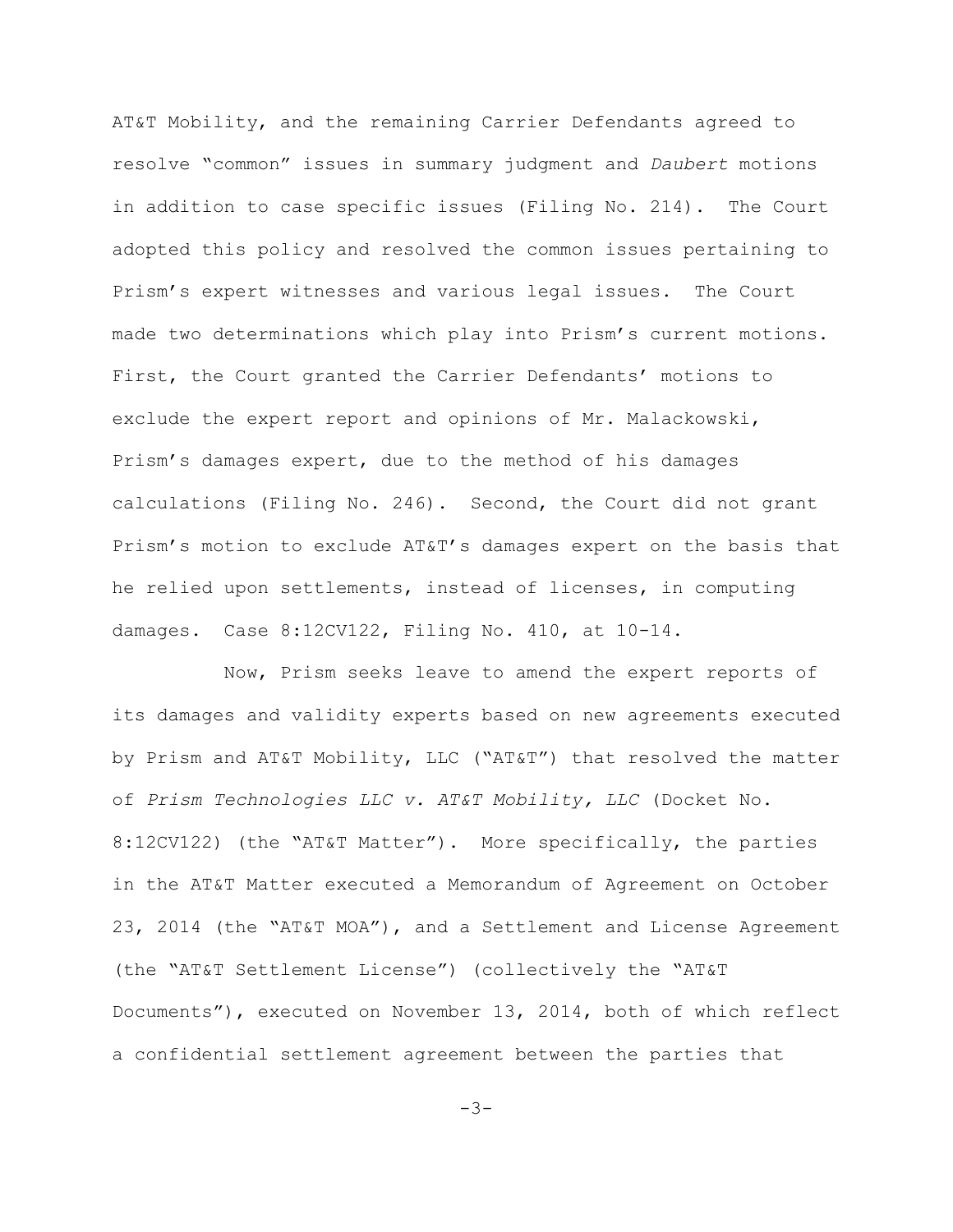resolved the AT&T Matter. Prism wishes to use this new evidence to extrapolate cost-savings of each of the Carrier Defendants and to amend its validity contentions.

## II. LEGAL STANDARDS

Federal Rule of Civil Procedure 26(e) provides that a party has a duty to supplement its expert report in a timely manner when the party obtains additional information or learns that in some material respect the disclosure or response is "incomplete or incorrect." Fed. R. Civ. P. 26(e)(1)(A); (2). Courts may permit amended expert reports past the Rule 26(e) deadline pursuant to Fed. R. of Civ. P. 37©, if the failure to timely disclose the amendment was substantially justified or harmless. While the Court "need not make explicit findings concerning the existence of a substantial justification or the harmlessness of a failure to disclose," the Court should be guided by the following factors: (1) the prejudice or surprise to the party against whom the testimony is offered; (2) the ability to cure any prejudice; (3) the potential for trial disruption if the testimony is allowed; and (4) the erring party's bad faith or willfulness. *Sibley v. Sprint Nextel Corp.*, No. 08-2063-KHV, 2013 WL 1819773, at \*7 (D. Kan. April 30, 2013).

III. DISCUSSION

 $-4-$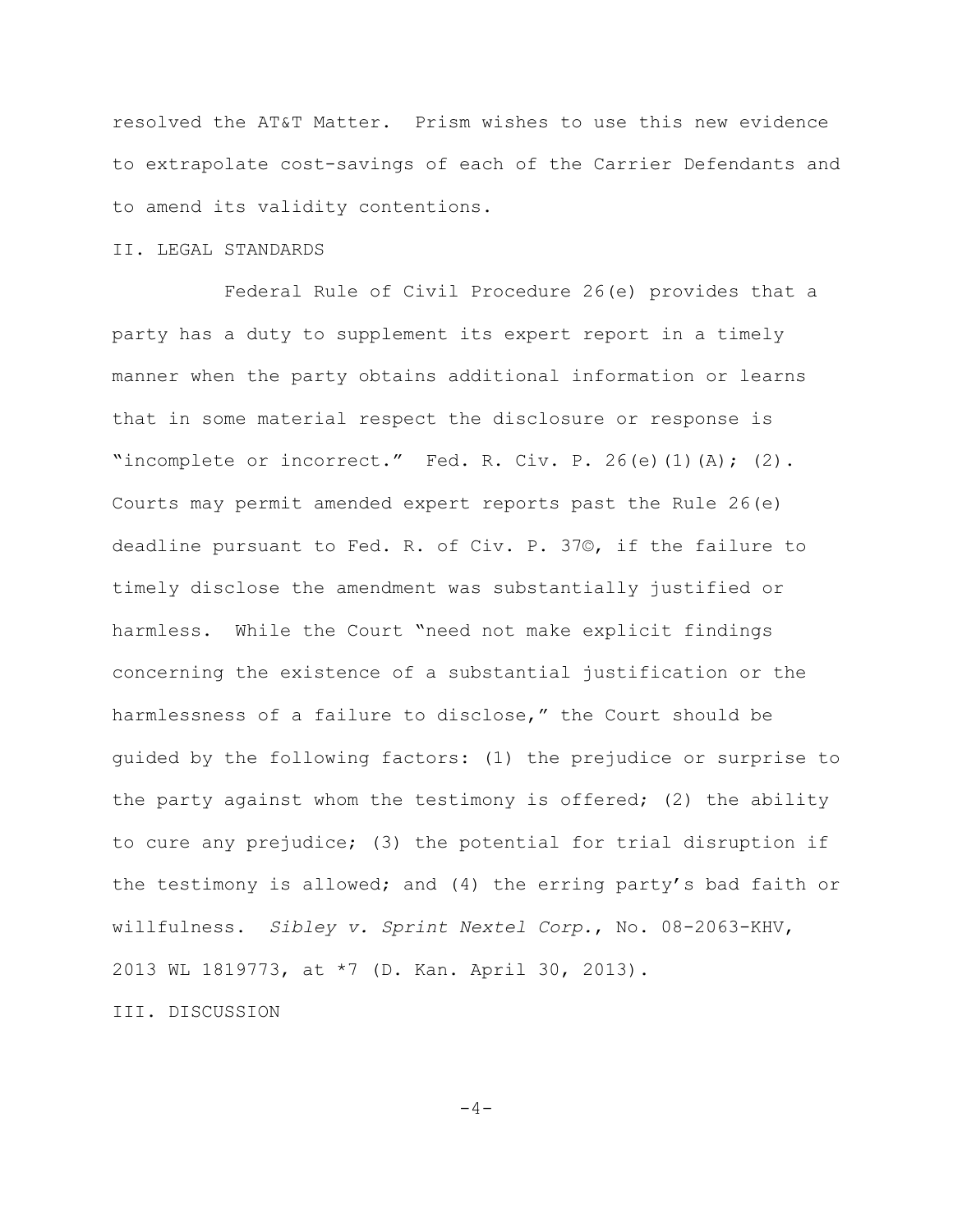The Carrier Defendants object to the admission of the new reports on various grounds. First, the Carrier Defendants argue that the evidence upon which the experts rely in their new reports was available at the time of the original submissions. The Court finds that the AT&T Documents constitute new evidence. This evidence was unavailable prior to the experts' original reports and prior to the Court's "common" *Daubert* motion excluding Mr. Malackowski. The new evidence is relevant to the remaining cases. *See* Case 12CV122, Filing No. 410, at 10-14. The prejudice to the Carrier Defendants, if any exists, is negligible. The Court, with the support of Prism and the Carrier Defendants, has attempted to balance the interests of Prism to file five separate, closely related, law suits and the interests of the Court and the Carrier Defendants to dispose of as many common issues as possible. Though the amendment comes after the deadlines which spanned all cases, the Carrier Defendant has time before its trial with Prism which the Court deems sufficient not to prejudice them or the remaining Carrier Defendants. If prejudice exists, sufficient time exists to cure it. The Court finds that the inclusion of some damages model is certainly preferable to the absence of one and, therefore, there would be a benefit, and no disruption, at trial. Finally, the Court finds no evidence of bad faith on behalf of any party.

 $-5-$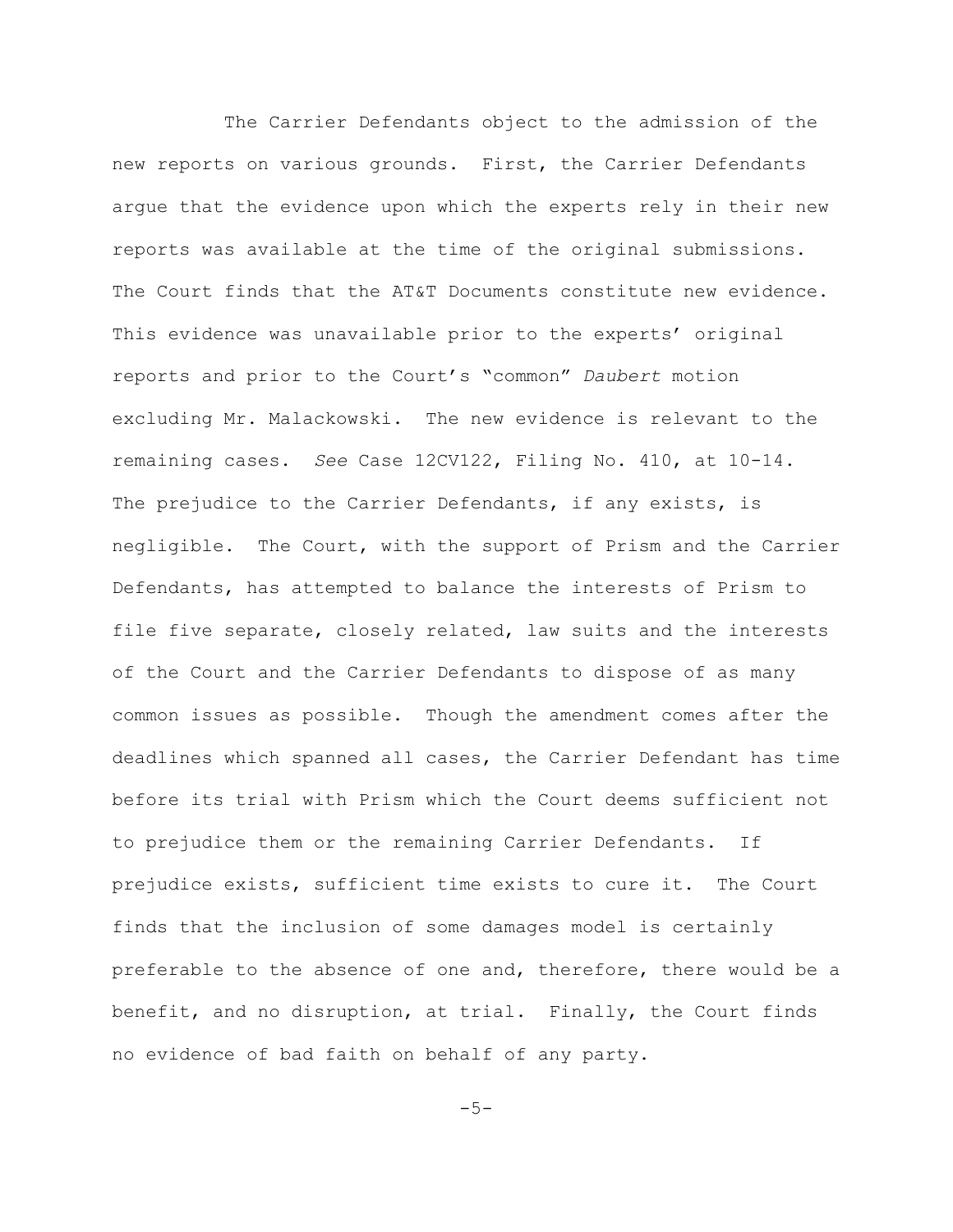Second, the Carrier Defendants object because the methodology Mr. Malackowski wishes to use is drastically different than what he original submitted. The Court finds no reason to exclude an amended report because of its dissimilarity to the original report.

Third, the Carrier Defendants make arguments as to the admissibility of the report. The Court finds that such arguments are more appropriate in a case-specific *Daubert* motion following submission of these amended reports.

Fourth, the Carrier Defendants argue that Mr. Duman's reasonable royalty rate of 5% is not admissible because he asserted privilege until the time of the AT&T Matter. The Court also finds such argument more appropriate in a case-specific *Daubert* motion following submission of this amended report.

Fifth, the Carrier Defendants object to the new damages calculations because the figures are larger. The Court did not strike Mr. Malackowski's report because the numbers were large or small; the Court struck the report because the methodology was capricious.

Sixth, Sprint specifically objects because it states the filing of an amended report will necessitate "significant" additional discovery, which in turn will delay the trial. Sprint

$$
-6-
$$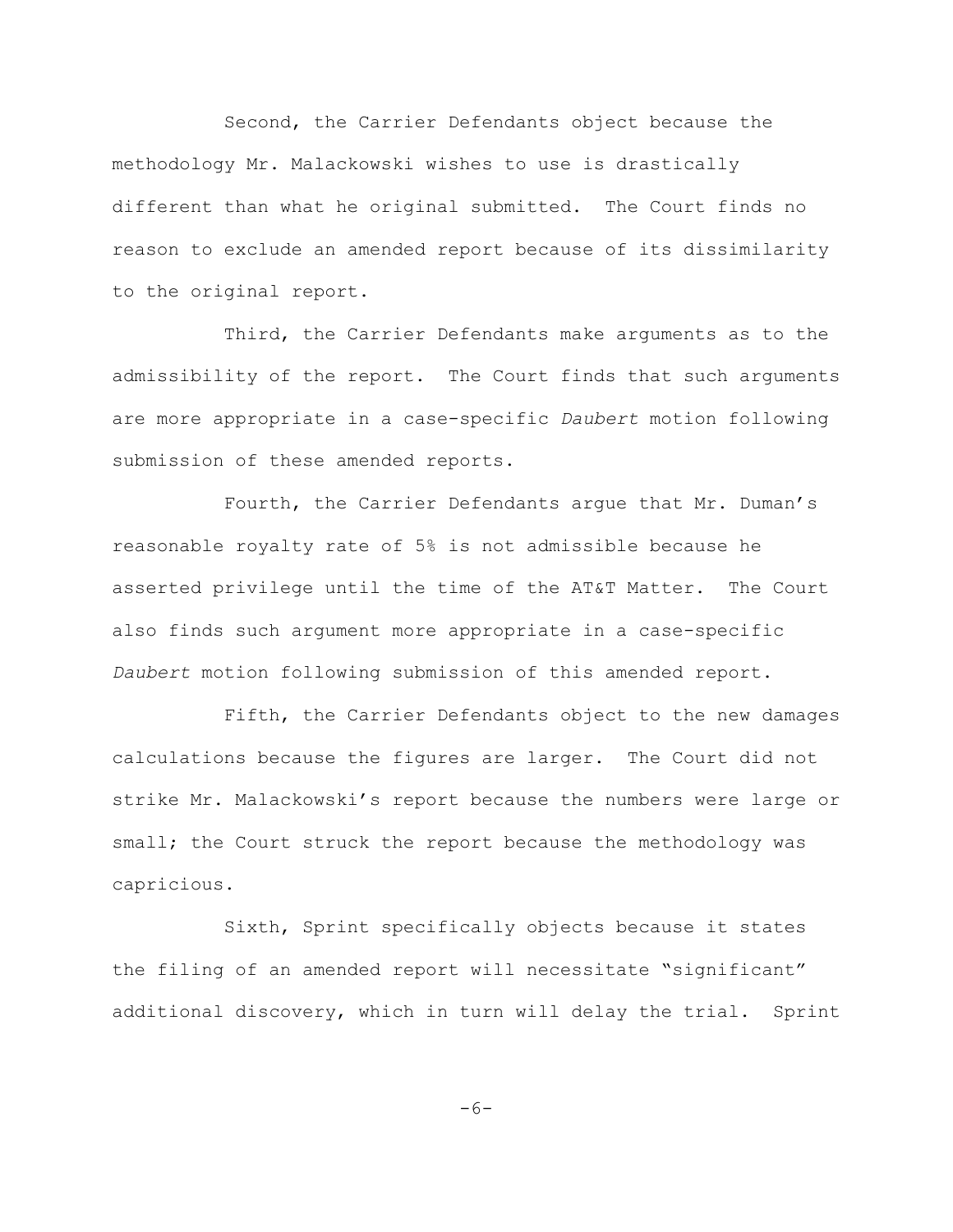knows a great deal about the report now, at the time of its briefing. It has, in fact, already begun to lodge objections to the amended report's admissibility and methodology. Sprint also claims that the information in Mr. Malackowski's report has been known for some time. The Court finds it difficult to believe that additional fact discovery will be necessary, but will accommodate the parties as necessary.

Finally, the Carrier Defendants object to the Court's schedule. If Prism is permitted to amend its damages and validity contentions following the AT&T Matter, then Prism will seek to amend its expert reports following the conclusion of every case. The Carrier Defendants and the Court did not anticipate this contingency in the trial schedules. To the extent that the current trials schedules must be altered, the Court will accommodate the parties. For the foregoing reasons,

IT IS ORDERED:

1) In Case 8:12CV123, plaintiff's motion (Filing No. 252) to supplement its reports is granted and plaintiff's motion (Filing No. 261) for a hearing is denied.

2) In Case 8:12CV124, plaintiff's motion (Filing No. 263) to supplement its reports is granted and plaintiff's motion (Filing No. 274) for a hearing is denied.

$$
-7 \\ -
$$